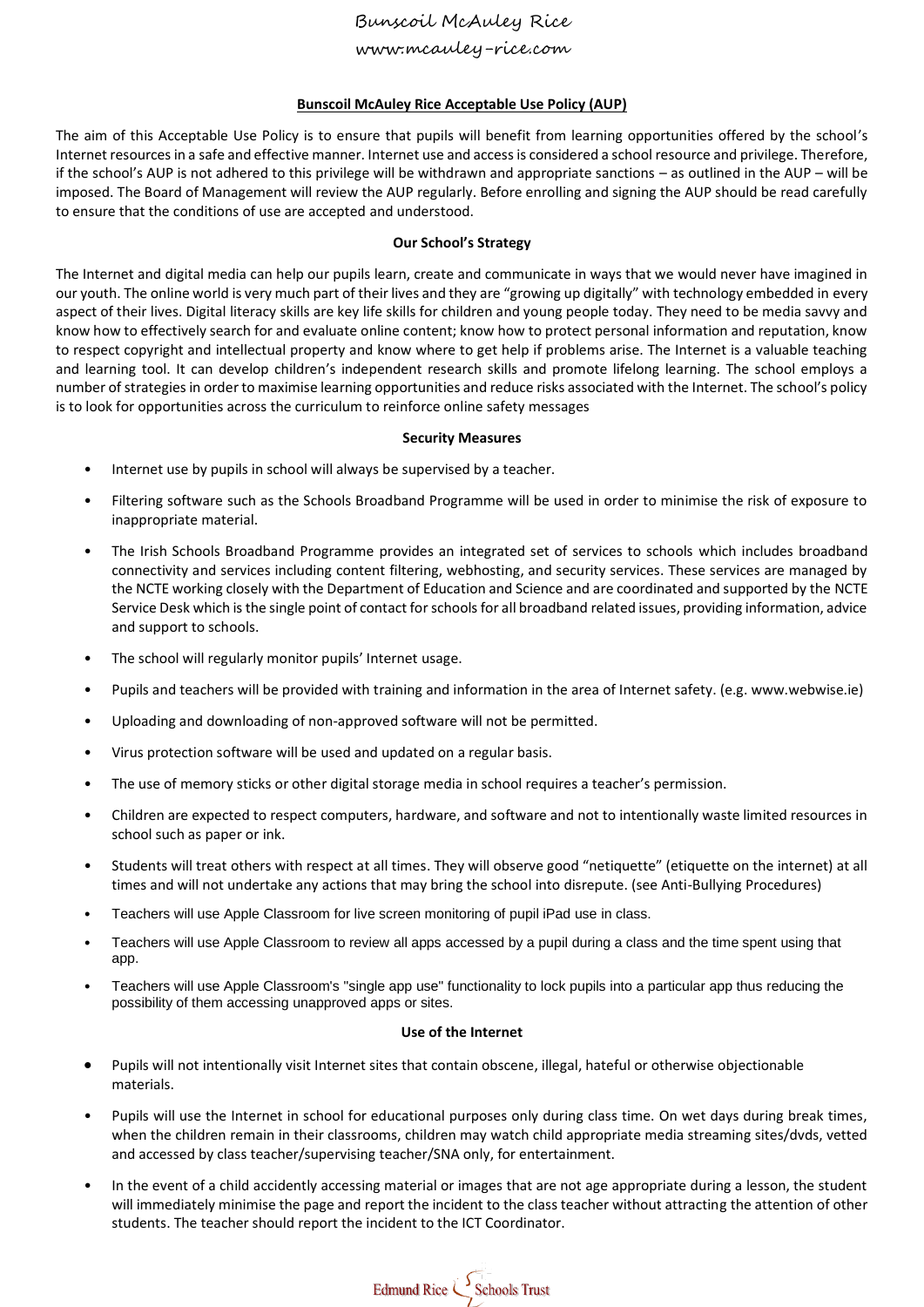# www.mcauley-rice.com

- A list of appropriate websites will be made available to every teacher. Also a list of educational websites will be saved in the favourite's folder on the school computers.
- Pupils will be familiar with copyright issues relating to online learning. Pupils will not copy information into assignments and fail to acknowledge the source (plagiarism and copyright infringement).
- Pupils will never disclose or publicise personal information.
- Downloading materials or images not relevant to their studies, is in direct breach of the school's acceptable use policy.
- Pupils will be aware that any usage, including distributing or receiving information, school-related or personal, may be monitored for unusual activity, security and/or network management reasons.
- Pupils will not use email accounts while in school.

### **Distance Learning**

### **Distance Learning Guidelines:**

- Each staff member has been issued with a secure school domain email address which they can use to make contact with parents.
- Aladdin Connect and Zoom are the main applications the school will use for distance learning.
- Pupils will only have access to chat rooms, discussion forums, messaging or other electronic communication that has been approved by the school and sanctioned by the class teacher, ie. Google Meet, Zoom, Class Dojo, Seesaw, Aladdin Connect,Loom and Google Classroom.
- All email communication with staff members must be from parents, not children, through the dedicated email address.
- Face to face communication (video conferencing) will be through Zoom.The initial contact will be set up using the staff member's email and the parent's email. No recording of these Zoom interactions is permitted. There will be two teachers present in all Zoom conferences with students. Parental questions or concerns should not be addressed during these sessions. All questions or concerns should be addressed to the teacher's email address.
- Although communication using a mobile phone is not the first resort, in the rare exception where it is necessary eg. Parent/Teacher Meetings, staff members should change their settings on their phones so that the recipient of the call sees "No caller ID".
- Pupils are expected to uphold the same appropriate, safe and courteous conduct online as is expected offline.
- Pupils will be permitted to upload pictures of their work on Aladdin Connect with parental permission or parents can email work to the teacher's email address.
- These services, although not owned by Bunscoil McAuley Rice, form part of our web services and all content that is placed on these services falls under this policy.
- Any electronic forms of communication will only be used for educational purposes.
- In advance of using these communication forums, parental permission for the child is required. Furthermore, as the links for lessons are being communicated to parents/guardians, the cover note will state that by virtue of the children logging in to the resource, permission is assumed.
- It is the duty of the parents/guardians to supervise children on their end.
- Bunscoil McAuley Rice cannot accept responsibility for the security of such online platforms in the event they are hacked.

### **Email/Internet Chat**

- Pupils will use approved class email accounts under supervision by or permission from a teacher
- Pupils will not send or receive any material that is illegal, obscene, defamatory, or that is intended to annoy or intimidate another person.
- Pupils will not reveal their own or other people's personal details, such as addresses and telephone numbers or pictures.
- Pupils will never arrange a face-to-face meeting with someone they only know through emails or the internet.

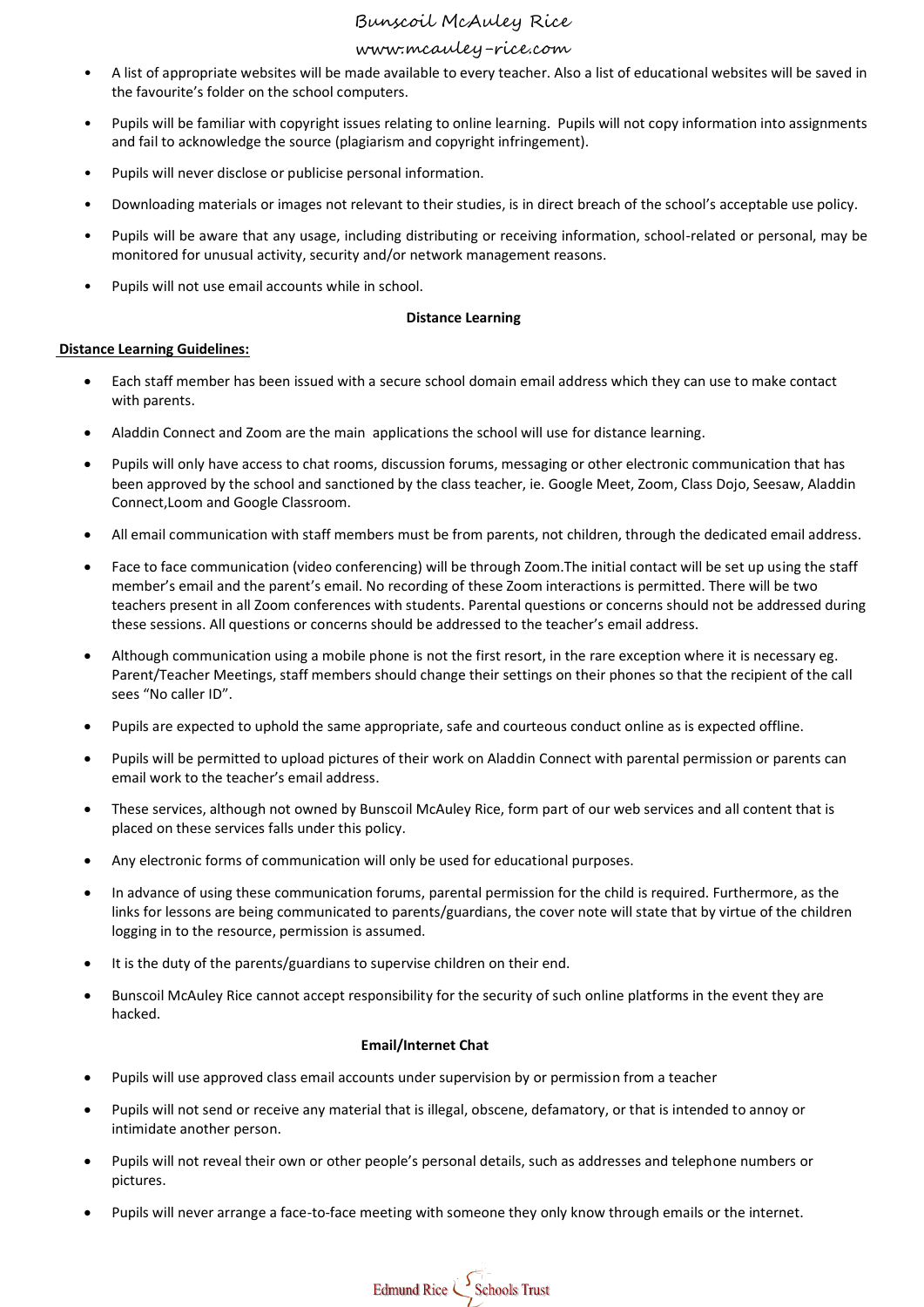# www.mcauley-rice.com

- Pupils will not post photographs or their own or other family members' faces
- Pupils will note that sending and receiving email attachments is subject to permission from their teacher.
- Pupils will not have access to chatrooms, discussion forums, messaging or other electronic communication except for when arrangements are made and under the supervision of staff and parents.

#### **Web 2.0**

With the advent of Web 2.0, the Internet has become a two way communication system for the school and the wider community. Services such as Aladdin Connect, Youtube, ClassDojo, Twitter and other social media are being used by the school to communicate with parents and also for parents to communicate with the school. These services, although not owned by Bunscoil McAuley Rice, form part of our web services and all content that is placed on these services falls under this policy. For example, any content on the school's Twitter account follows the same safety rules, eg the showing of photographs, videos etc.,

The safety of our children on the web is of utmost importance so the following rules apply to the school and parents. Web 2.0 is open to potential dangers when used inappropriately. We would ask:

- Many social media sites have minimum age requirements. While the school will not monitor this, we would advise parents not to allow their children to have personal accounts on Facebook, Twitter etc., until they are the appropriate age. Many social media sites will be used by teachers in class, eg. ClassDojo. However, all interactions will be under the supervision of the teacher. Pupils will not be allowed to use their own personal accounts for social media.
- Please do not "tag" photographs or any other content which would identify any pupils or staff in the school.
- If you are uploading a photograph, please ensure that it does not identify the child in any way. Please make sure photograph size is kept as small as possible (no bigger than 1200 pixels).
- Please ensure that online messages and comments to the school are respectful. Any messages written on social media are treated the same way as written messages to the school.
- Avoid any negative conversations about pupils, staff or parents on social media accounts. If you have an issue with something in the school, social media is not the place to raise it. Comments of this nature will be deleted.
- Please do not request to "friend" a member of staff in the school. The staff would like to keep their personal lives personal. It may be awkward for a staff member to be asked to ignore a Facebook or other social network request.
- Failure to keep the above rules will result in a permanent ban on our social media accounts.

#### **iPads**

- Pupils should never leave their iPad unattended when in use.
- Pupils should follow teacher's instructions accessing only the applications to which the teacher has agreed.
- Pupils require permission before sending any form of electronic message.
- Audio or visual content taken at school cannot be transmitted, broadcast or transferred without the teacher's permission.
- The camera and audio recording functions may only be used under the teacher's direction.
- Identity theft (Pretending to be someone else) is in direct breach of the school's acceptable use policy.
- In the event of a pupil accidently accessing material or images that are not age appropriate during a lesson, the pupil will immediately minimise the page and report the incident to the class teacher without attracting the attention of other pupils. The teacher should report the incident to the ICT Coordinator.
- iPads must be handled with care at all times.
- Any damage to the device must be reported immediately to the teacher.
- Food and drinks are not permitted on tables while iPads are in use.
- Food and drinks are not permitted in the computer room.

#### **School Website**

Edmund Rice Schools Trust